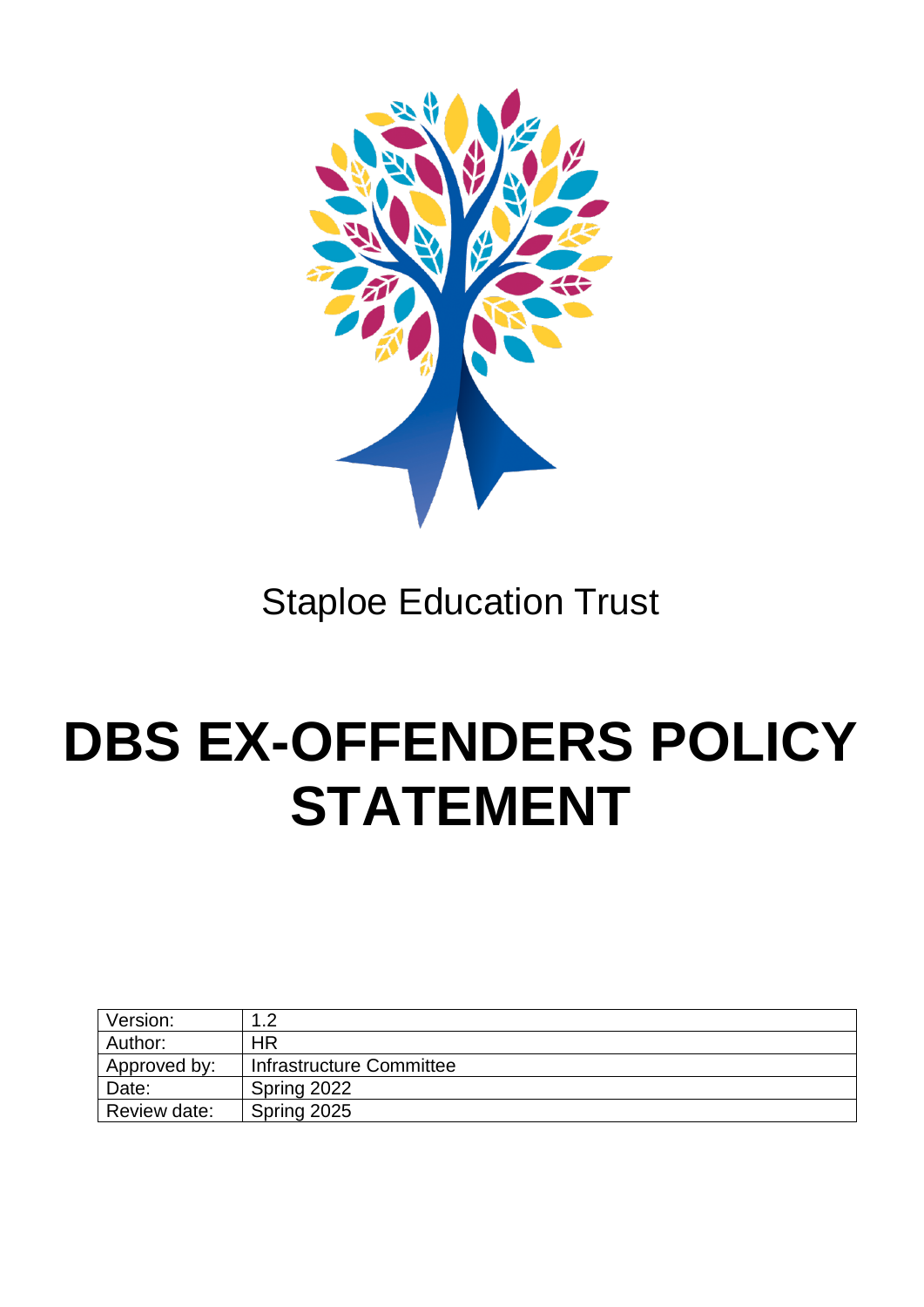In accordance with the Disclosure and Barring Service Code of Practice this policy is made available to all applicants for paid or unpaid roles at the outset of the recruitment process. The DBS Code of Practice is available at <https://www.gov.uk/government/publications/dbs-code-of-practice>

- As an organisation that uses the Disclosure and Barring Service, the Trustees comply fully with the DBS Code of Practice and undertake not to discriminate unfairly against any subject of a disclosure based on conviction or other information revealed.
- We meet the requirements in respect of exempted questions under the Rehabilitation of Offenders Act 1974 (Exceptions) Order 1975 (2013 and 2020), which requires you to disclose convictions and cautions except those which are 'protected' under The Police Act 1997 – Part V and the amendments to the Exceptions Order 1975 (2013 and 2020). Guidance on the filtering of 'protected' cautions and convictions which do not need to be disclosed by an applicant can be found at the [Ministry of Justice.](https://www.gov.uk/government/publications/new-guidance-on-the-rehabilitation-of-offenders-act-1974) A DBS check will therefore be carried out before the appointment to any role, paid or unpaid, at the Trust/School is confirmed. This will include details of convictions and cautions (excluding youth cautions, reprimands or warnings) that are not 'protected' as defined by the Ministry of Justice. A criminal record will not necessarily be a bar to obtaining a position.
- We are committed to the fair treatment of applicants on all protected grounds and in relation to all history of offending.
- We promote equality of opportunity for all with the right mix of talent, skills and potential and welcome applications from a wide range of candidates, including those with criminal records.
- We are committed to the fair treatment of our staff, potential staff, volunteers or users of our services, regardless of race, gender, religion, sexual orientation, responsibilities for dependents, age, physical/mental disability or offending background.
- We select all candidates for interview based on their skills, qualifications, knowledge and experience.
- Application forms and recruitment information will contain a statement that applicants will be required to disclose their criminal record if they are invited to interview and a DBS check will be carried out if they are offered the position. The information will only be seen by those who need to see it as part of the recruitment process.
- At interview, or in a separate discussion, we ensure that an open and measured discussion takes place on the subject of any offences or other matter that might be relevant to the position. Failure to reveal information that is directly relevant to the role sought could lead to the withdrawal of an offer of employment or voluntary role.
- We undertake to discuss any matter revealed in a disclosure with the applicant before withdrawing a conditional offer of employment.
- We ensure that people at the Trust/School who are involved in the recruitment process have access to professional advice to identify and assess the relevance and circumstances of offences. We also ensure that they have received appropriate guidance in the relevant